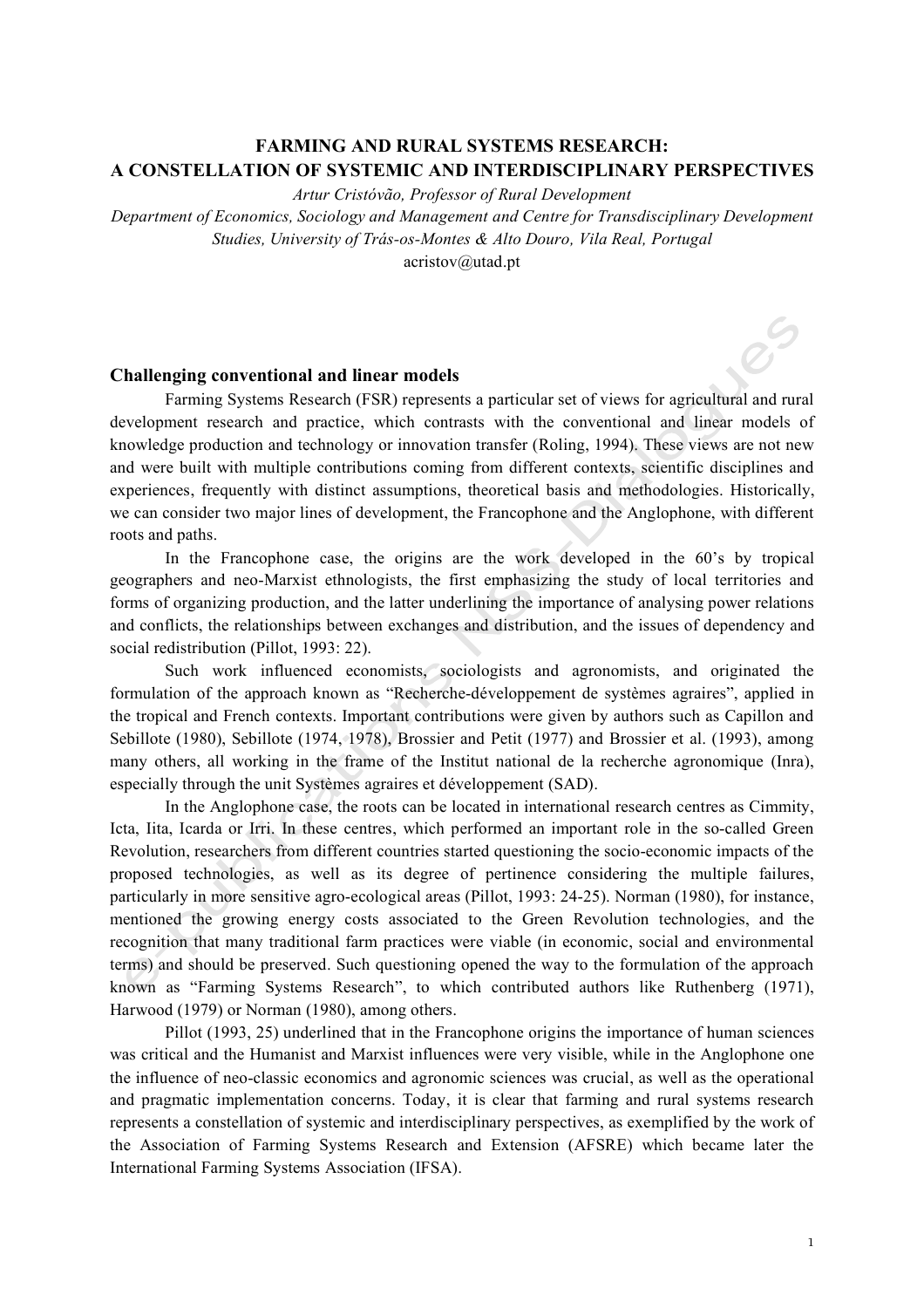## **Growing and changing the focus**

Farming Systems Research expanded enormously in the 80's. As pointed out by the FAO (1994, 13), in the mid 80's, there were about 250 medium and long-term projects, all over the world, with a FSR perspective. The FSR principles of farmer-centred, systemic, participatory, place-based and interdisciplinary research and action are currently applied in all continents, by different types of institutions, including research stations and institutes, universities, extensions organizations and NGOs.

Today, the focus of attention in FSR has been changing and new research issues emerging. The web page of IFSA – Europe presents an excellent summary of the core changes observed, pointing out to the following shifts (http://ifsa.boku.ac.at/cms/):

from crops, livestock, crop-livestock interactions and agroforestry to broad set of activities, such as energy production, direct marketing, agri-tourism, or health care;

from the farm per se to a hierarchy of systems, within which the farm is one of the many levels (crops, communities, regions, landscapes, markets, etc.), implying complex interactions and multi-scale approaches;

from farmer focus to multi-stakeholders, providing attention to gender issues, conflict management and negotiation;

from sectoral to territorial approaches, giving more importance to off-farm employment and to the "rural systems" as a whole;

from system productivity to a broader concern with sustainability, and, more importantly, the change dynamics (farmer's goals and preferences, institutions, policies, markets, etc.);

from extension of the best innovation to active (and permanent) learning and coconstruction of innovations.

#### **Opportunities for involvement and collective reflection**

Researchers, extensions agents and rural development workers valuing systems thinking and systems approaches to agricultural and rural development founded in 1989 the AFSRE that later created regional bodies in most continents, including the European one, launched in 1992. In 1998, AFSRE gave place to IFSA. These professional and scientific associations have organized many fruitful meetings, contributing quite actively to the development of Farming Systems Research worldwide (http://ifsa.boku.ac.at/cms/).

Two major and historical scientific events gathered hundreds of FSR researchers and practitioners and played important roles in the consolidation of this perspectives and the creation of a diverse and broad community: the First European Convention on Farming Systems Research and Extension, Edinburgh, 1993 (Dent and McGregor, 1994); and the International Symposium on Systems-Oriented Research in Agriculture and Rural Development, Montpellier, 1994 (Sebillote, 1994).

As referred by Jiggins (1994, xii), "The First European Convention marked the first attempt to bring Europeans who have been applying systems approaches to the problems of Third World agriculture together with those applying systems approaches within Europe". This Convention was held just after the "shift in emphasis of the European Union agricultural policy from production to the restriction of surpluses, and increasing emphasis on environmental and social protection" (Dent and McGregor, 1994: xvii). It was a time of intense debate around the farmer-first paradigm, the involvement of user groups, and the work with NGOs.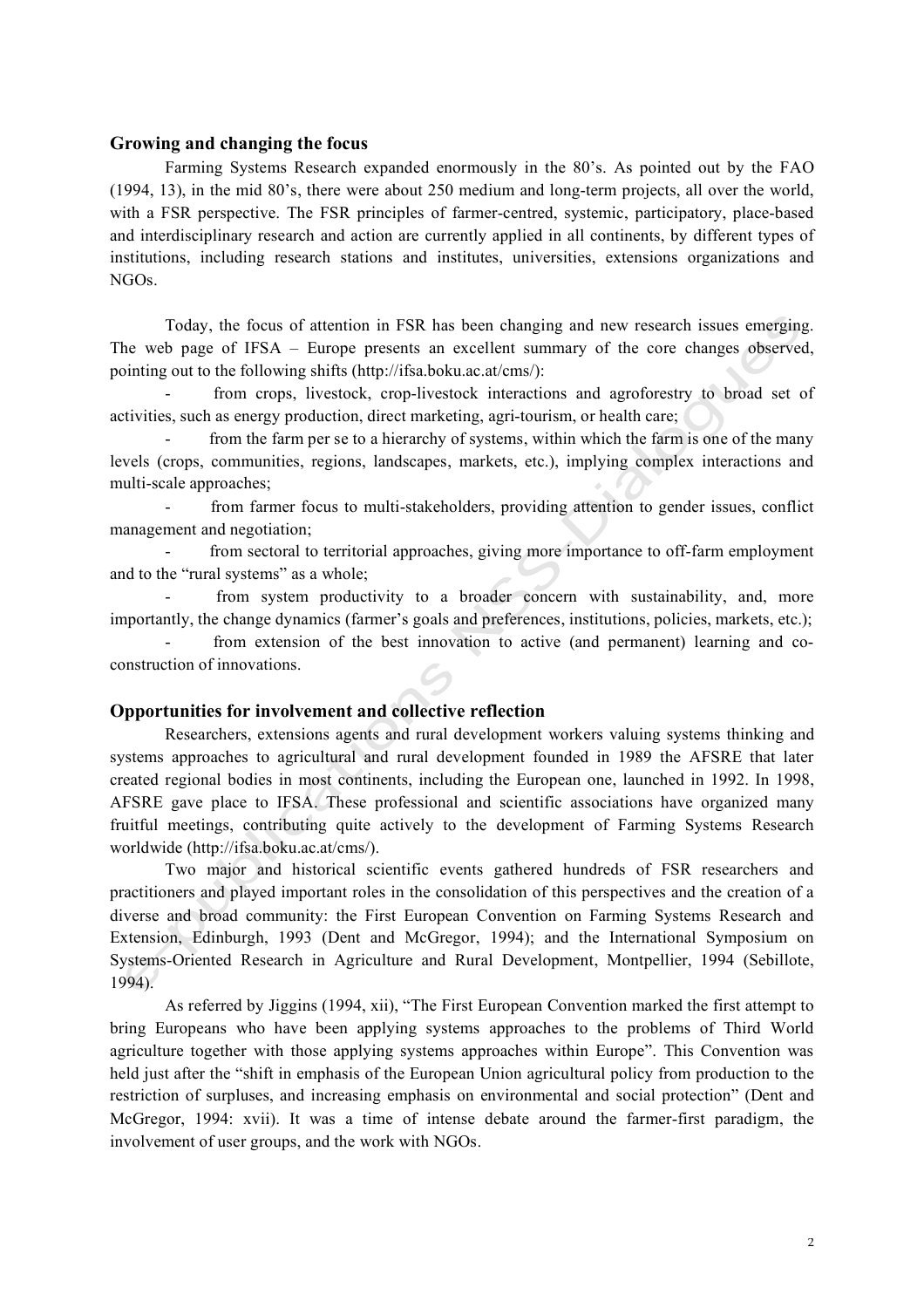The IFSA European Group has since that time organized regular major meetings every two years, all with published and available proceedings (http://ifsa.boku.ac.at/cms/):

1996, Granada, Spain, "Technical and social systems approaches for sustainable rural development";

- 1998, Hohenheim, Germany, "Rural and farming systems analyses. Environmental perspectives";

- 2000, Volos, Greece, "European farming and rural systems research and extension into the next millennium: environmental, agricultural and socio-economic issues";

- 2002, Florence, Italy, "Farming and rural systems research and extension. Local identities and globalisation";

- 2004, Vila Real, Portugal, "European farming and society in search of a new social contract. Learning to manage change":

- 2006, Wageningen, The Netherlands, "Changing European farming system for a better future: new visions for rural areas";

- 2008, Clermont-Ferrand, France, "Empowerment of the rural actors: a renewal of farming systems perspective".

These meetings were open spaces of interdisciplinary debate and sharing, featuring the exploration of major policy, research and development issues, and favouring small group exchanges around specific themes. They have contributed to the consolidation of a community of farming and rural systems researchers, development agents and other concerned actors. As Dedieu and Zasser Bedoya (2008, 3) stressed: "[It] is a free, dynamic and inventive group, open to multidisciplinary, participative approaches, the change in farm-territory scale and science and society, research and development questions".

In this period of almost 15 years, many things changed in European agriculture and the rural development context. It is particularly important to stress the growing complexity of both problems and solutions, given the trend and/or pressure to diversify the rural economies, to articulate activities (at farm and various spatial levels), to use and manage local resources adequately, to improve food quality and security, to innovate in different domains, to control technologies' use and impact, and to involve a plurality of stakeholders.

The main topic of each symposium, as well as the themes selected to discuss in the different workshops, tend to reflect these changes and the underlying challenges. Together, the eight symposiums represent more then 40 workshops and several hundred papers and posters. Learning, training and extension systems have been permanent topics of debate (10 workshops); the integration of environmental issues in FSR, natural resources management and landscape construction have grown in importance in the last few years (6 workshops); food systems/chains, markets and food quality emerged as important matters in 2002 (4 workshops); the resilience and sustainability of smallscale farming have been addressed in different years (3 workshops); the conceptual issues and systems methodologies are a permanent focus of interest in most workshops; greenhouse gas emissions and energy products was a workshop theme for the first time in the last symposium.

## **Clermont-Ferrand 2008: Empowerment of the rural actors**

The 2008 symposium, held in Clermont-Ferrand , involved about 150 participants from many countries, mostly Europeans, representing a broad ranges of disciplines and institutional affiliations. The symposium title – "Empowerment of the rural actors: a renewal of farming systems perspective" – , translates the concern with the evolution of rural territories and the development of new concepts, methodologies and tools to renew research and practice.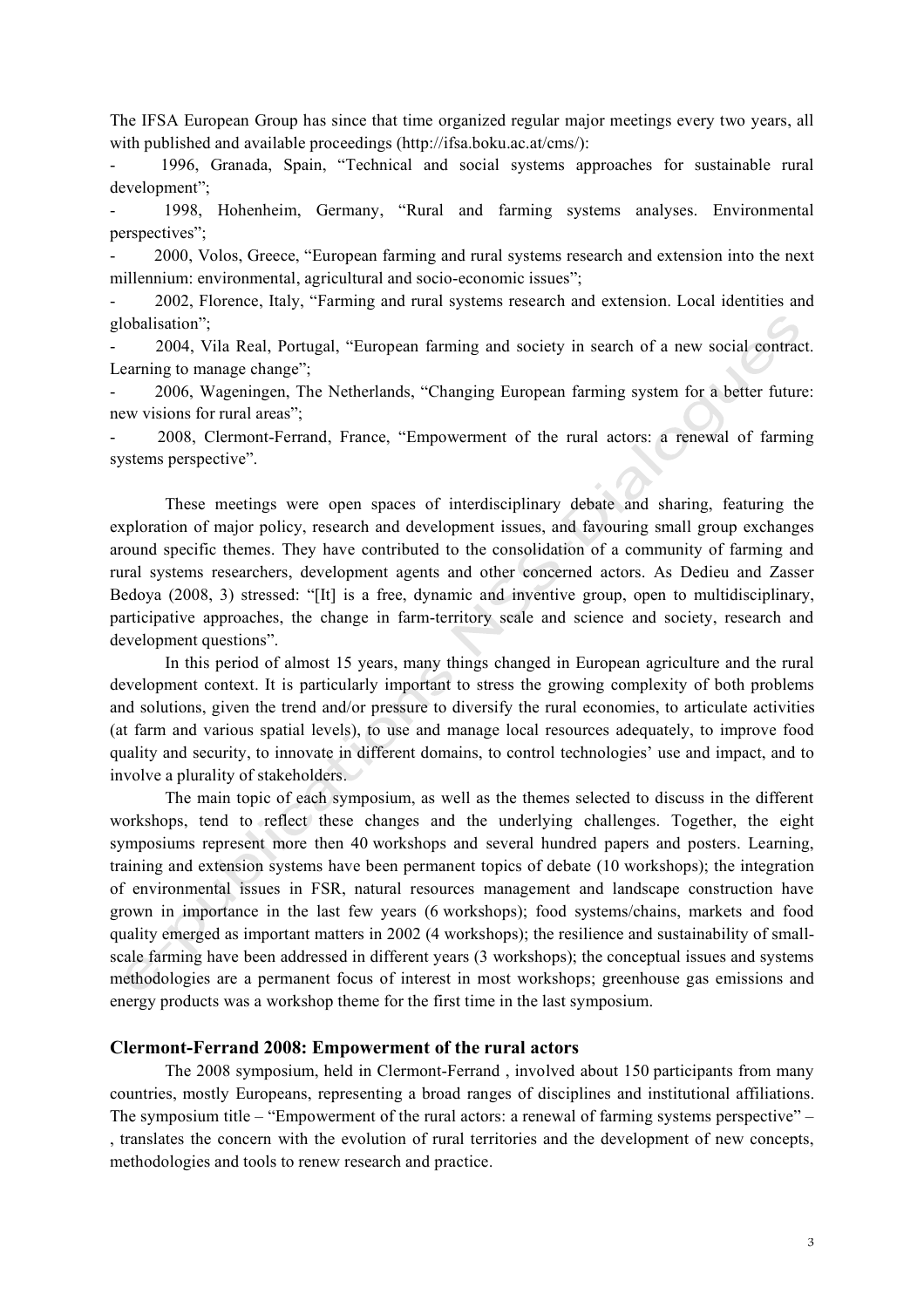The programme included six thematic workshops: (1) Learning, collective action and empowerment; (2) Vertical integration – Farming systems in food chains; (3) Adaptive farming systems; (4) Landscape as a frame for and product of development in rural areas; (5) GHF emission reduction and energy production; and (6) Change in knowledge systems and extension services. A total of 103 papers and posters were presented and debated in the various sessions, and additional presentations were made in the plenary meetings and satellite events.

In contrast with so many other scientific meetings, the workshop sessions were designed and conducted in order to maximize the participants' opportunities to share experiences and theoretical perspectives, and contribute to the construction of new ideas and knowledge. Given the wide spectrum of topics covered and the richness of the debate, it is difficult to summarize the conclusions. The Clermont-Ferrand IFSA symposium exhibited a more mature farming and rural systems community. Advances were made in the definition of a body of knowledge; new areas of reflection were opened and issues for future work identified. The full set of papers is available for consultation and dissemination (http://s149289260.onlinehome.fr/ifsa-artiphp/welcome/index.php).

Vienna 2010: The added value of systems approaches in times of change and uncertainty

The next European IFSA symposium, to be held in Vienna in July 2010, under the title "Building sustainable futures – The added value of systems approaches in times of change and uncertainty", will be organised by the Department of Sustainable Agricultural Systems of the University of Natural Resources and Applied Life Sciences ( BOKU University ). As underlined in the background statement (http://ifsa.boku.ac.at/cms/):

 "The events in the second half of the year 2008 (financial and economic crisis) have shown that systems we once thought behaved in a linear and predictable manner, are in fact characterized by non-linearity, uncertainty, and prone to dramatic changes. Farmers and other stakeholders in rural areas need to develop the capacity to cope with, adapt to and transform these dynamics. Although there is much talk of systemic approaches, their applications to farming and rural settings are still in their infancy. Indeed, the feedback loops in family farming systems and the dynamics of rural networks are still poorly understood."

The Vienna Symposium will address five major key themes: (1) Knowledge systems, learning and collective action; (2) Transition, resilience and adaptive management; (3) Energy production, CO2 sink and climate change; (4) Sustainable food systems; and (5) Landscape and rural land use. Each one of these themes will be object of debate in several workshops, each focusing on a more specific issue. In the first theme case, for instance, the nine expected workshops will consider issues like innovation and change facilitation, innovation across the domains of agriculture and social care, reaching the hard-to-reach stakeholders, systems approaches and co-innovation, learning from and with local experts or distance learning in rural areas.

As in the previous eight symposia, a variety of participants are expected in Vienna : "Farmers, advisors and other practitioners are invited to present field notes or case studies. Students are encouraged to present research questions, research designs or results. Researchers are welcome to discuss theoretical and methodological issues or to present case studies" (http://ifsa.boku.ac.at/cms/). Besides, contributions are invited from all geographical areas and the fields of research work are not limited to Europe . You are invited to participate and contribute!

### **References**

Brossier, J., Petit, M., 1977. Pour une typologie des exploitations agricoles fondée sur les projets et les situations des agriculteurs, *Économie rurale*, 122, 31-40.

Brossier, J., de Bonneval, L., Landais, E., 1993. *Systems Studies in Agriculture and Rural Development*, Paris, Inra.